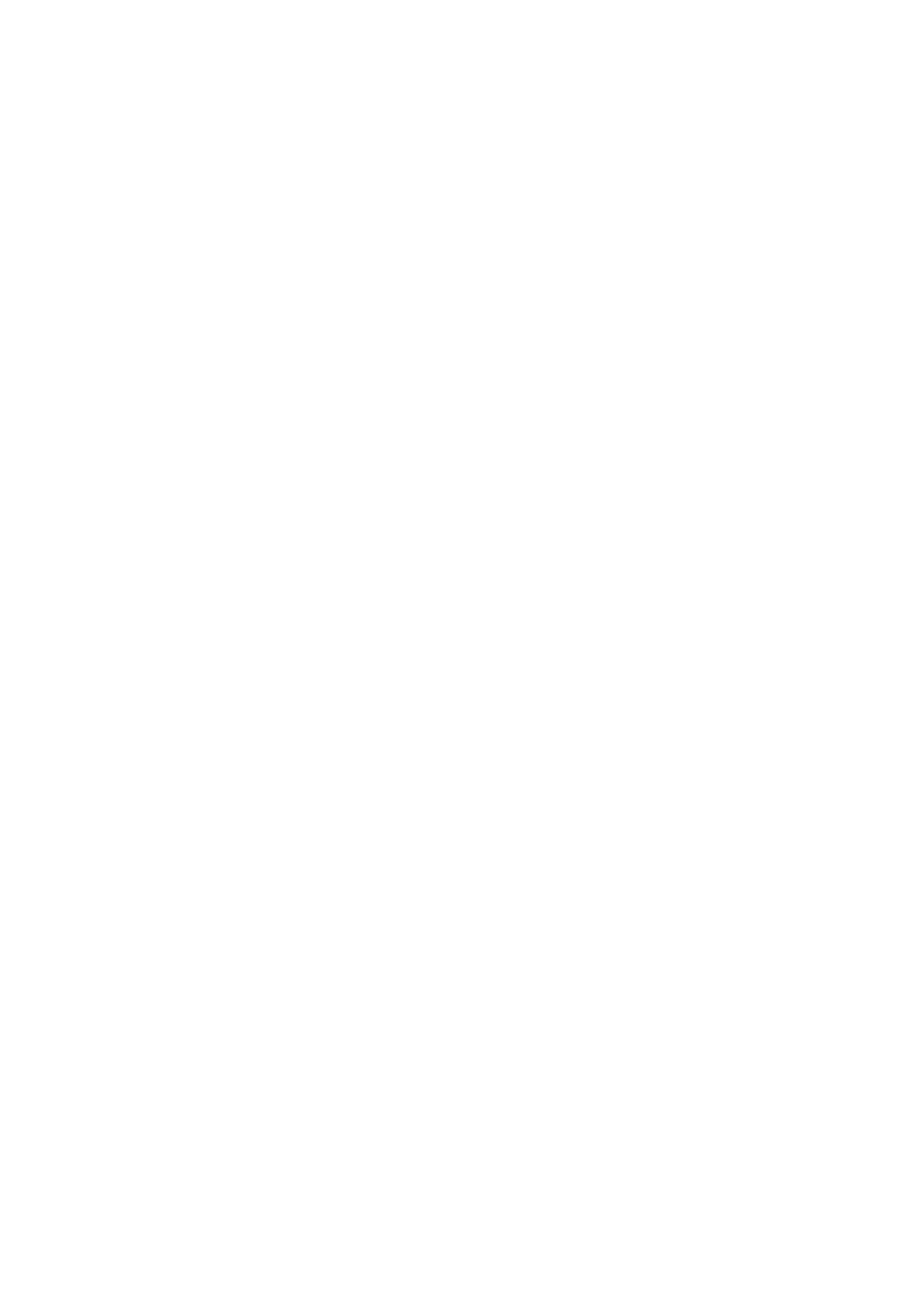*I certify that this public bill, which originated in the Legislative Assembly, has finally passed the Legislative Council and the Legislative Assembly of New South Wales.*

> *Clerk of the Legislative Assembly. Legislative Assembly, Sydney, , 2012*



New South Wales

# **State Revenue Legislation Further Amendment Bill 2012**

Act No , 2012

An Act to make miscellaneous amendments to certain State revenue legislation.

*I have examined this bill and find it to correspond in all respects with the bill as finally passed by both Houses.*

*Assistant Speaker of the Legislative Assembly.*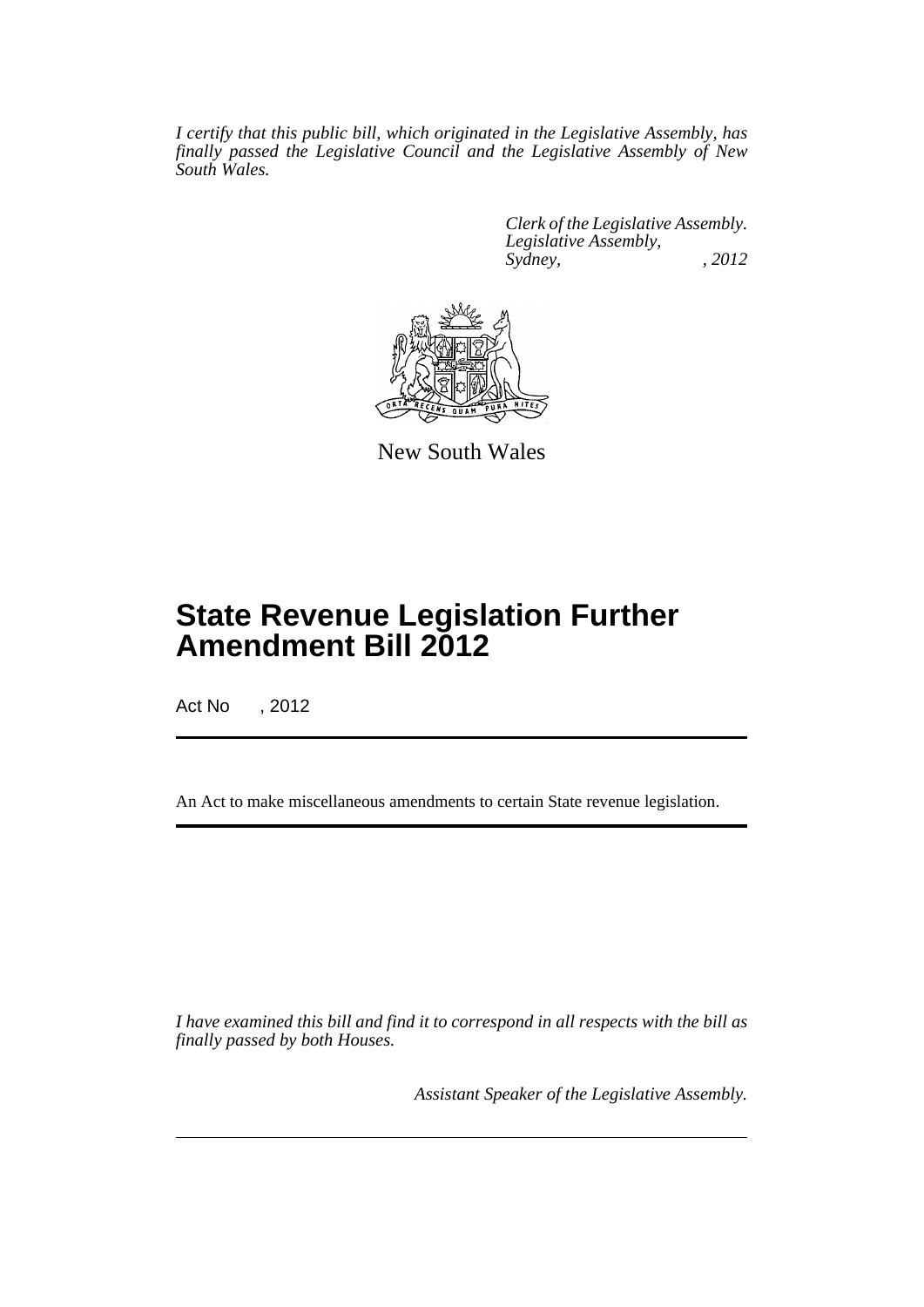## <span id="page-3-0"></span>**The Legislature of New South Wales enacts:**

## **1 Name of Act**

This Act is the *State Revenue Legislation Further Amendment Act 2012*.

## <span id="page-3-1"></span>**2 Commencement**

This Act commences on the date of assent to this Act.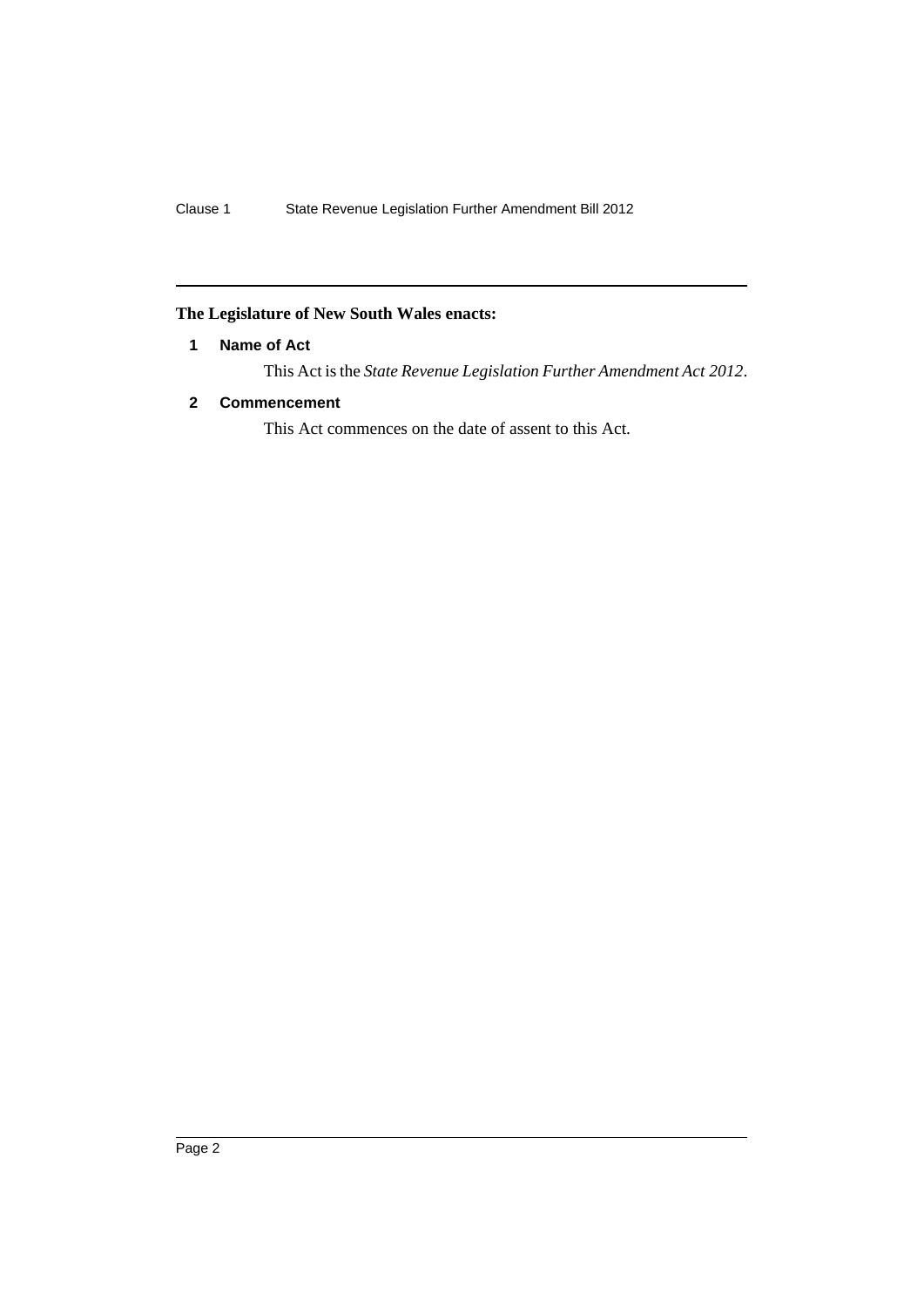Amendment of Duties Act 1997 No 123 Schedule 1

# <span id="page-4-0"></span>**Schedule 1 Amendment of Duties Act 1997 No 123**

#### **[1] Section 8 Imposition of duty on certain transactions concerning dutiable property**

Insert at the end of section 8 (1) (b) (before the note):

, and

(c) a transfer of a partnership interest that is taken to occur under section 9A when a change in partnership arrangements occurs.

**Note.** Partnership interest is defined in section 11 (1) (i).

## **[2] Section 9A**

Insert after section 9:

#### **9A Transfer of partnership interest occurring on change in partnership arrangements**

- (1) A transfer of a partnership interest is taken to occur when a change in partnership arrangements occurs.
- (2) A change in partnership arrangements occurs if:
	- (a) a partner in an existing partnership retires so that a new partnership is formed (with or without the admission of new partners), or
	- (b) a new partner is admitted to an existing partnership so that a new partnership is formed.
- (3) A new partnership is formed when a partner in an existing partnership retires, unless the partnership is wound up on that retirement (sometimes referred to as a general dissolution of the partnership).
- (4) A new partnership is formed whenever a new partner is admitted to an existing partnership.
- (5) For the purposes of this Act:
	- (a) if a change in partnership arrangements occurs because of the retirement of a partner in an existing partnership, the retiring partner's partnership interest is taken to be transferred to the partners in the new partnership (*a retirement transfer*), and
	- (b) if a change in partnership arrangements occurs because of the admission of a new partner to an existing partnership, the new partner's partnership interest is taken to be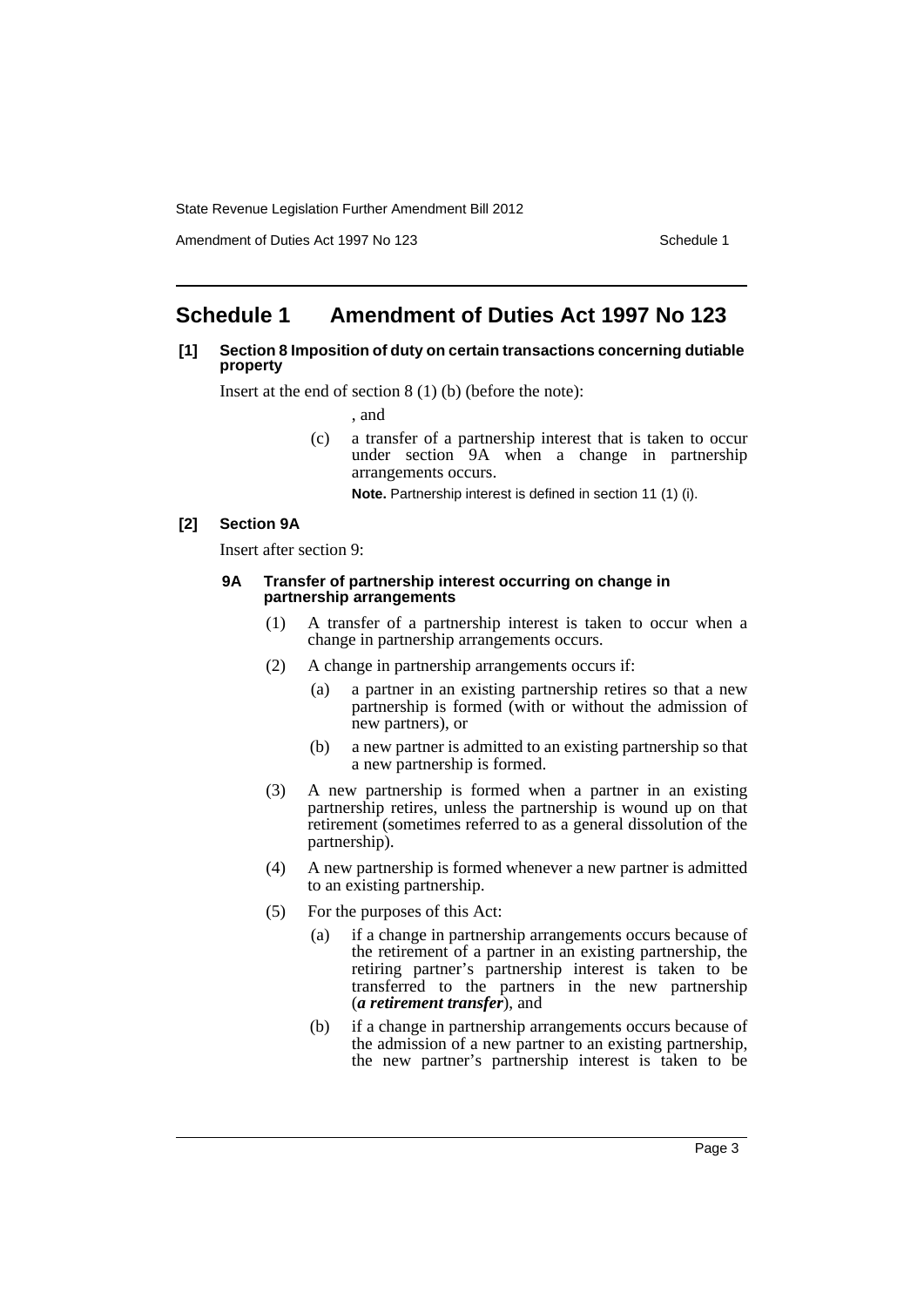Schedule 1 Amendment of Duties Act 1997 No 123

transferred to the partners in the new partnership (*an admission transfer*).

- (6) If a change in partnership arrangements results in both one or more retirement transfers and one or more admission transfers, duty is chargeable only on:
	- (a) the retirement transfer or retirement transfers, if the dutiable value of the retirement transfer or retirement transfers exceeds the dutiable value of the admission transfer or admission transfers, or
	- (b) the admission transfer or admission transfers, if the dutiable value of the admission transfer or admission transfers exceeds the dutiable value of the retirement transfer or retirement transfers.
- (7) This section does not affect liability for duty on a transfer of a partnership interest that occurs otherwise than because of a change in partnership arrangements.

**Note.** For example, a transfer of a partnership interest from one partner to another partner in an existing partnership will also be dutiable under this Chapter.

(8) In this section, *retirement* of a partner includes retirement as a consequence of the death of a partner.

#### **[3] Sections 11 (2), 33 (note), 66 (8A), (9A) and note, 125 (1) (paragraph (b) of the definition of "company"), 138 and 208 (6)**

Omit "Australian Stock Exchange" wherever occurring.

Insert instead "Australian Securities Exchange".

#### **[4] Section 29 Partnership interests**

Omit section 29 (3). Insert instead:

(3) If the property of a partnership includes a land-related asset and an interest in the land-related asset is transferred as a result of the transfer of the partnership interest, the dutiable value of the partnership interest is to be reduced by the dutiable value of the interest in the land-related asset that is transferred, but only if ad valorem duty has been paid or is payable on the transfer of the interest in the land-related asset.

**Note.** For example, 3 partners jointly hold land valued at \$9 million and other non-dutiable property valued at \$3 million. The partnership has liabilities of \$6 million. One partner retires, and is paid \$2 million for his or her partnership interest. The retiring partner transfers a one-third interest in the land to the remaining partners. Duty is payable at an ad valorem rate on the transfer of the one-third interest in the land. The transfer of the interest in land has a dutiable value of \$3 million. Under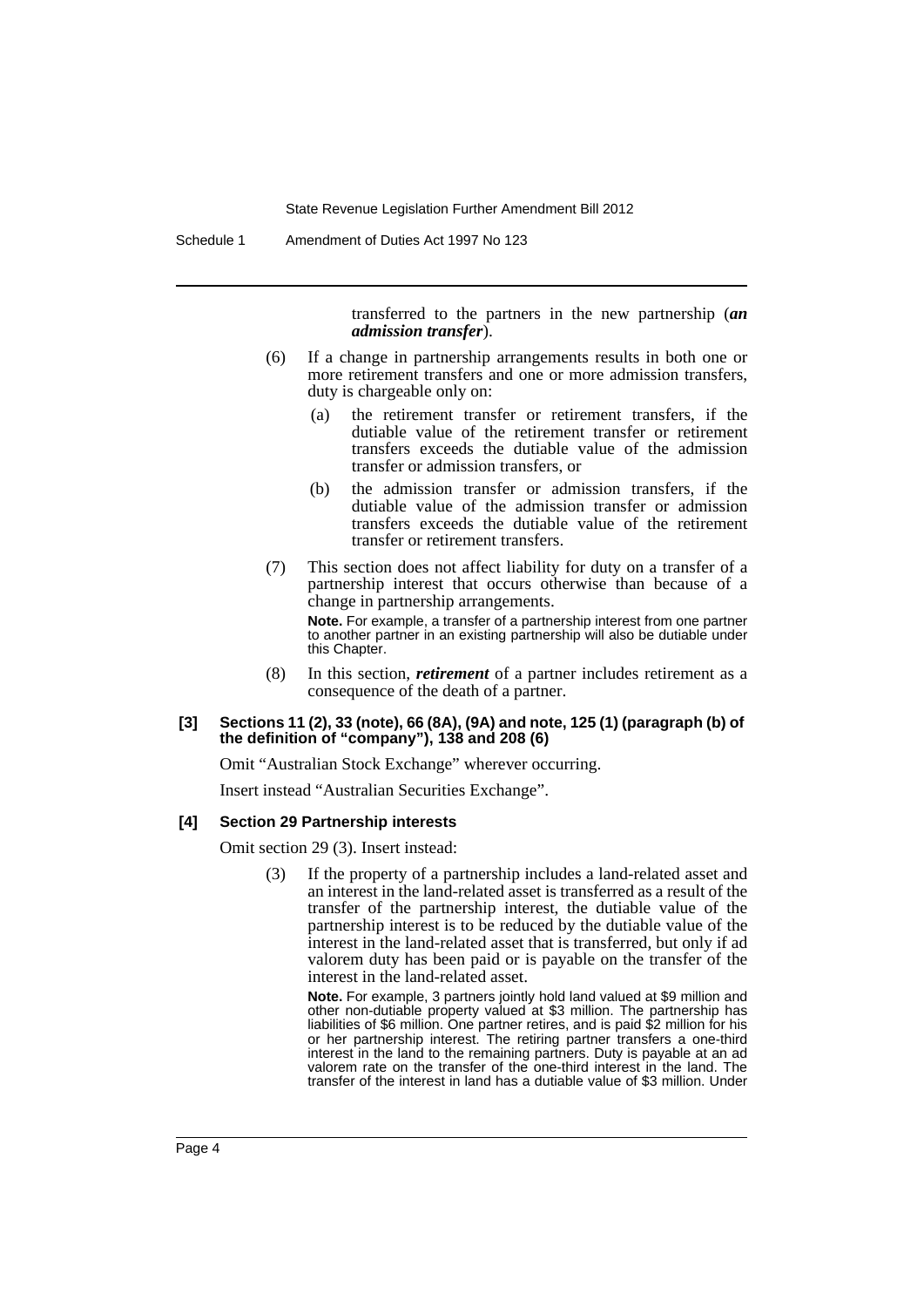Amendment of Duties Act 1997 No 123 Schedule 1

this section, the partnership interest has a dutiable value of \$1.5 million (DV = \$2M x \$9M/\$12M). As the dutiable value of the interest in land transferred exceeds the dutiable value of the partnership interest transferred, the minimum duty would be payable on the transfer of the partnership interest.

(3A) The minimum duty chargeable in respect of a transfer of a partnership interest to which subsection (3) applies is \$50.

#### **[5] Section 54A Transfers in relation to managed investment schemes**

Insert after section 54A (4):

- (5) Duty of \$50 is chargeable in respect of a transfer of dutiable property from a trustee of a wholly owned sub-trust of a managed investment scheme to a custodian of the trustee of that wholly owned sub-trust.
- (6) Duty of \$50 is chargeable in respect of a transfer of dutiable property from a custodian of the trustee of a wholly owned sub-trust of a managed investment scheme to that trustee.
- (7) In this section, a reference to a wholly owned sub-trust of a managed investment scheme includes a sub-trust that is part of a chain of sub-trusts:
	- (a) that starts with a wholly owned sub-trust of a managed investment scheme, and
	- (b) in which a link in the chain is formed if the sub-trust wholly owns the next sub-trust in the chain.
- (8) A sub-trust is taken to be a *wholly owned* sub-trust of a managed investment scheme or sub-trust (the *controlling trust*) if the units in the sub-trust are wholly owned by the trustee of the controlling trust in the trustee's capacity as trustee of the controlling trust.

#### **[6] Section 58 Establishment of a trust relating to unidentified property and non-dutiable property**

Omit "because of section 11 (2)" from section 58 (6).

## **[7] Section 104**

Omit the section. Insert instead:

#### **104 Application of scheme to land use entitlements**

This Division applies to the transfer of a land use entitlement in the same way as it applies to a transfer of land, with such modifications as may be necessary.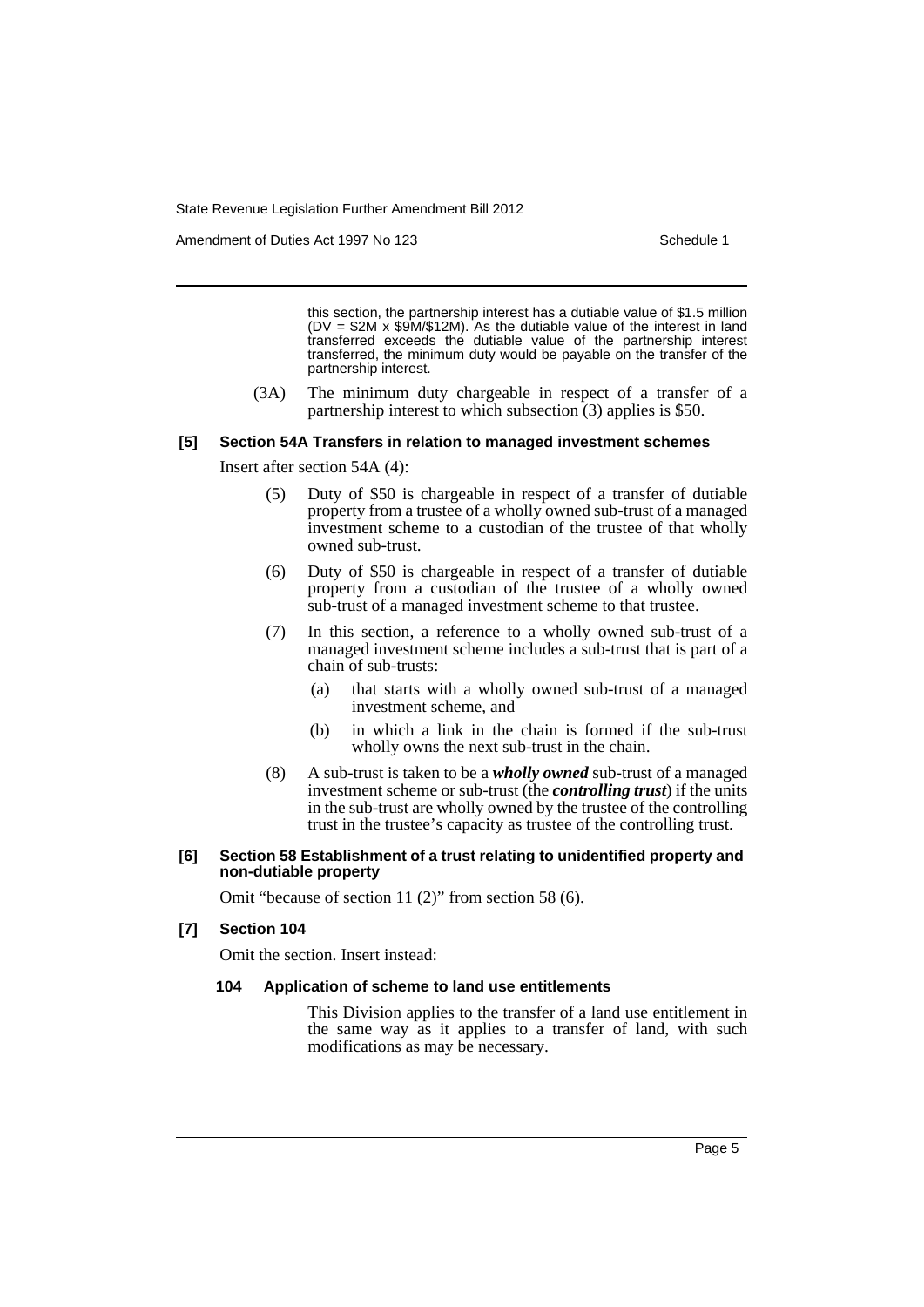Schedule 1 Amendment of Duties Act 1997 No 123

#### **[8] Section 205 What is a mortgage?**

Insert at the end of the section (before the note):

(2) Clause 22A of Schedule 1 to the *Personal Property Securities (Commonwealth Powers) Act 2009* does not apply, and is taken to have never applied, in respect of this Chapter.

#### **[9] Section 270C**

Insert after section 270B:

#### **270C Exemption for new heavy vehicle trailers**

- (1) Duty under this Chapter is not chargeable on an application to register a heavy vehicle trailer, if the heavy vehicle trailer has not previously been registered under the *Road Transport (Vehicle Registration) Act 1997* or under a law of another State or a Territory that provides for the registration of motor vehicles.
- (2) In this section, a *heavy vehicle trailer* means a trailer within the meaning of the *Road Transport (General) Act 2005* that is a heavy vehicle within the meaning of the *Road Transport (Vehicle Registration) Act 1997*.

## **[10] Section 273 Minimum amount of duty**

Omit "or Chapter 8 (Insurance)" from section 273 (2).

Insert instead ", to Chapter 8 (Insurance) or to any transaction or instrument for which a different minimum amount of duty is specified by this Act".

#### **[11] Schedule 1 Savings, transitional and other provisions**

Insert after Part 38:

# **Part 39 Provisions consequent on enactment of State Revenue Legislation Further Amendment Act 2012**

#### **106 Application of amendments**

- (1) An amendment made to Chapter 2 by the *State Revenue Legislation Further Amendment Act 2012* applies in respect of a dutiable transaction that occurs on or after the commencement of the amendment.
- (2) Section 270C, as inserted by the *State Revenue Legislation Further Amendment Act 2012*, applies in respect of the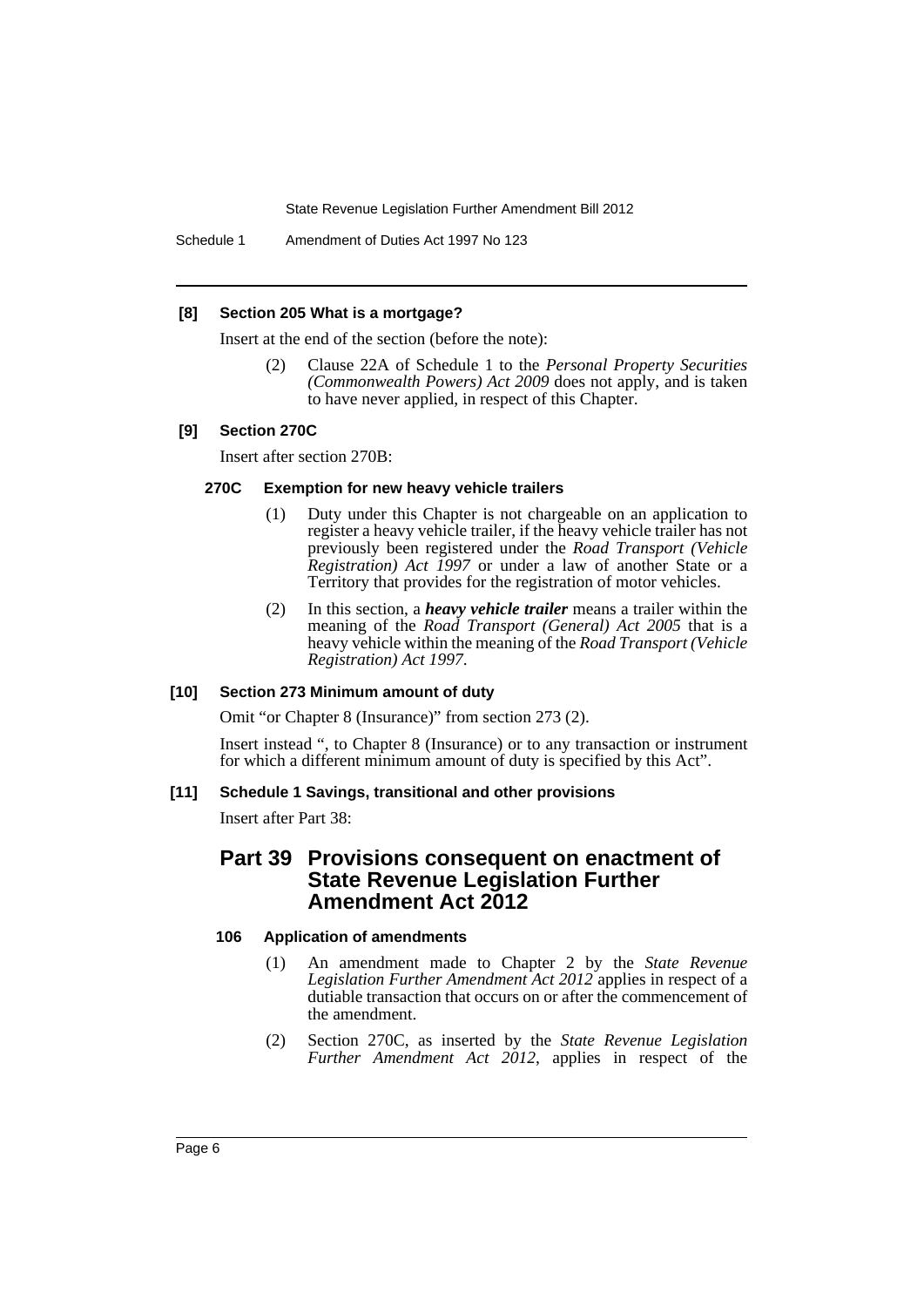Amendment of Duties Act 1997 No 123 Schedule 1

registration of a trailer on or after the commencement of that section.

(3) An amendment made to an expression in the Dictionary by the *State Revenue Legislation Further Amendment Act 2012* applies in relation to any liability for duty that arises on or after the commencement of the amendment.

## **[12] Dictionary**

Omit the definition of *Australian Stock Exchange* from clause 1.

Insert instead:

*Australian Securities Exchange* means the Australian Securities Exchange Limited.

**[13] Dictionary, clause 1, definitions of "business asset", "partnership interest" and "transferable floor space"**

Omit "section 11" wherever occurring. Insert instead "section 11 (1)".

**[14] Dictionary, clause 1, definitions of "listed company", "listed trust" and "private company"**

Omit "Australian Stock Exchange" wherever occurring.

Insert instead "Australian Securities Exchange, the New Zealand Exchange".

## **[15] Dictionary, clause 1**

Insert in alphabetical order: *New Zealand Exchange* means NZX Limited.

**[16] Dictionary, clause 1, definition of "recognised stock exchange"**

Insert after paragraph (b):

(ba) the New Zealand Exchange, or

**[17] Dictionary, clause 1, definition of "RIOT"**

Omit the definition.

## **[18] Dictionary, clause 4 (1A)**

Insert after clause 4 (1):

(1A) To avoid doubt, the land includes anything that, under the authority of the mining lease or mineral claim (whether direct or indirect), is fixed to the land the subject of the lease or claim and that would be a part of the land (as a fixture) if the lease or claim were an estate in fee simple in the land.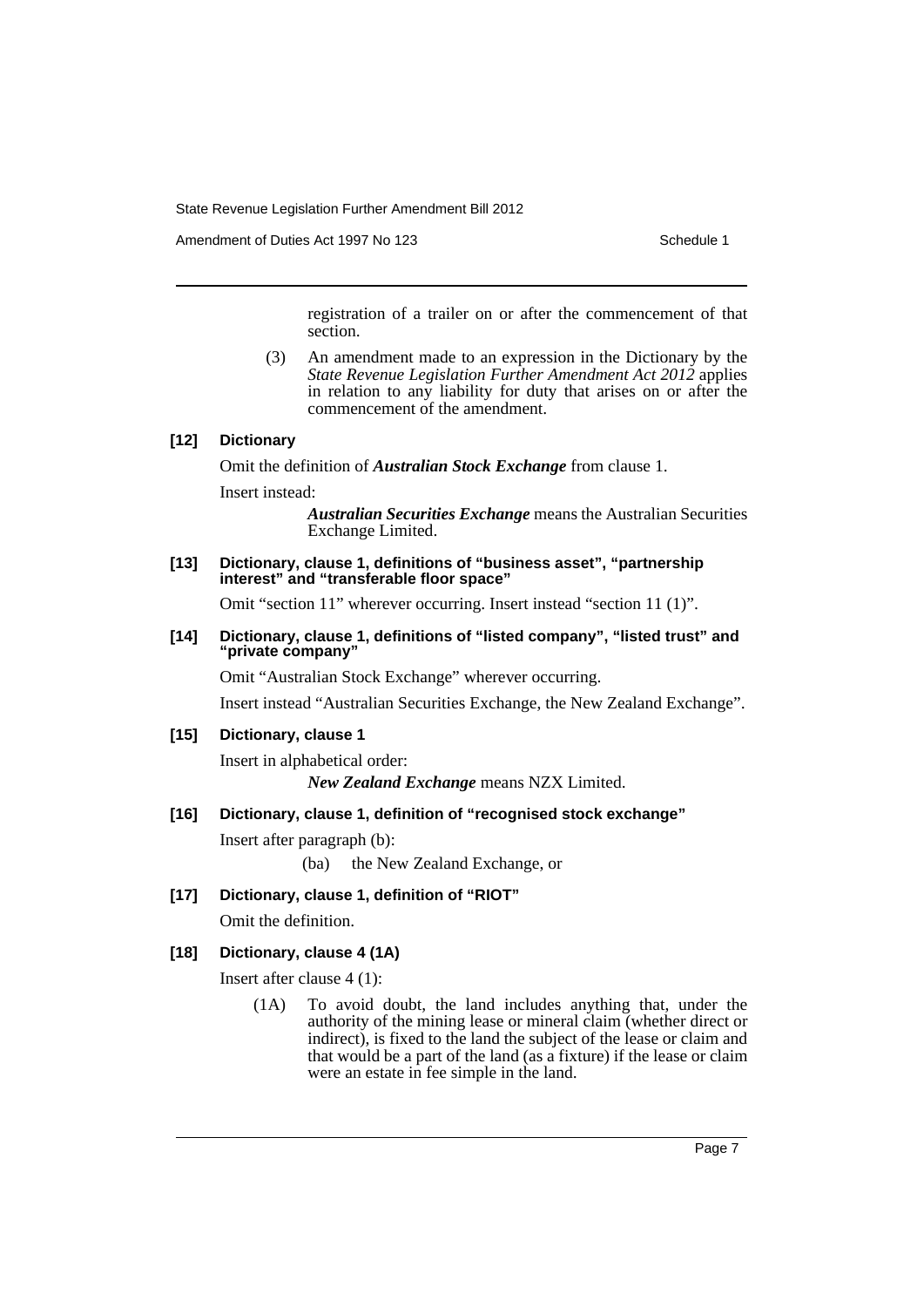# <span id="page-9-0"></span>**Schedule 2 Amendment of Health Insurance Levies Act 1982 No 159**

## **[1] Section 16G Annual adjustment**

Omit the definition of *year* from section 16G (3). Insert instead: *year* has the same meaning as it has in Schedule 2.

#### **[2] Schedule 2 Adjustment of prescribed rate**

Insert "of a year before 2012" after "1 February" in paragraph (b) of the definition of *year* in clause 1 (1).

## **[3] Schedule 2, clause 1 (1)**

Insert at the end of paragraph (b) of the definition of *year*:

, or

- (c) the period commencing on and including 1 February 2012 and ending on and including 31 March 2013, or
- (d) a subsequent period commencing on and including 1 April and ending on and including the next following 31 March.

## **[4] Schedule 2, clause 1 (4)**

Omit "1 February" wherever occurring. Insert instead "1 April".

#### **[5] Schedule 2, clause 2**

Omit "September quarter" wherever occurring in clause 2 (1) (b). Insert instead "November reference period".

## **[6] Schedule 2, clause 2 (1) (b) (i)**

Omit the subparagraph. Insert instead:

(i) except as provided by subparagraph (ii)—in the group of amounts set out in relation to males, for New South Wales, in the series of Average Weekly Earnings (Original), issued biannually by the Australian Statistician, or

## **[7] Schedule 2, clause 2 (1) (c)**

Omit "September quarter" wherever occurring. Insert instead "December quarter."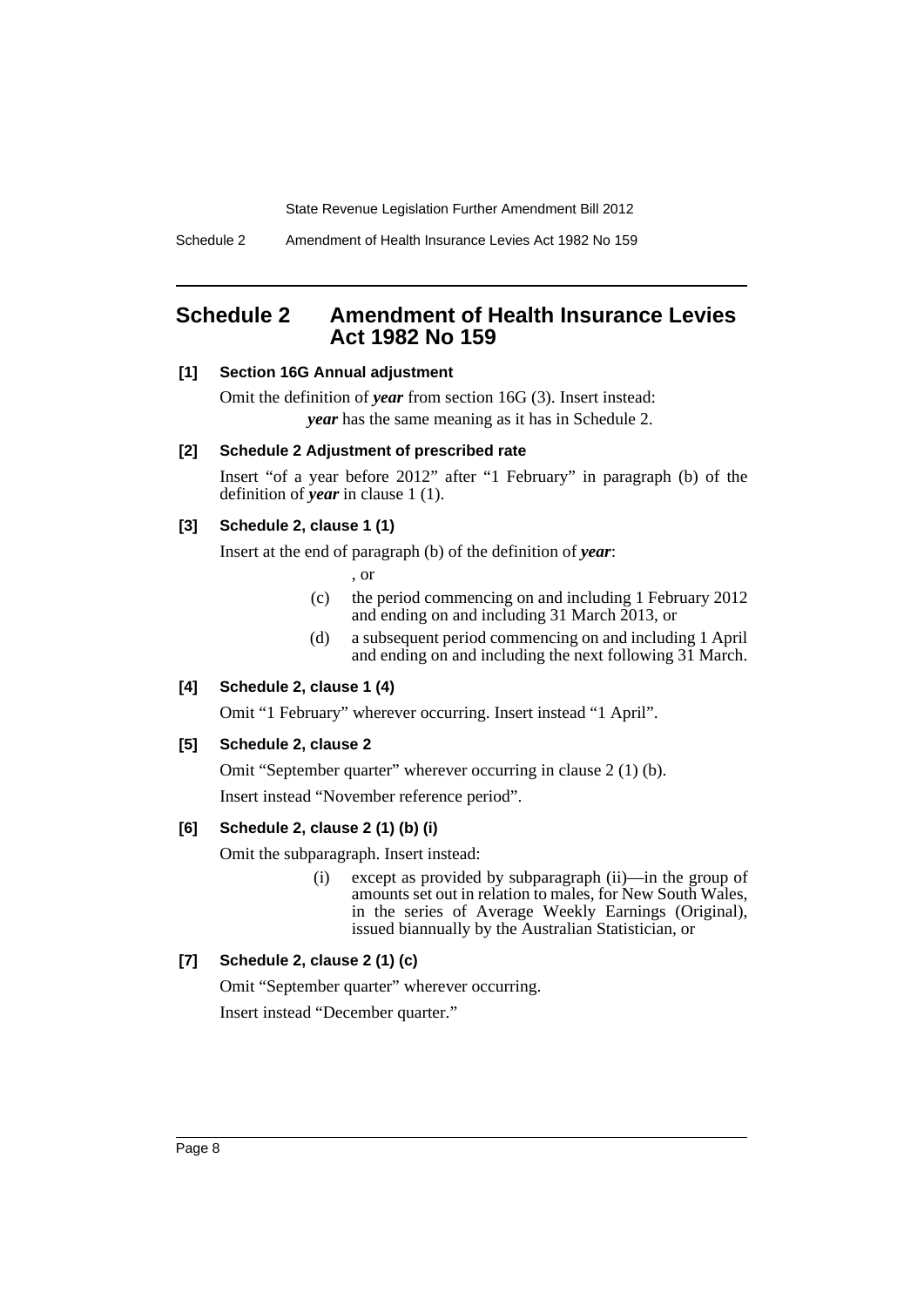## **[8] Schedule 2, clause 2 (3)**

Omit "September quarter" wherever occurring. Insert instead "relevant quarter or reference period".

#### **[9] Schedule 2, clause 2 (4)**

Omit "quarter". Insert instead "quarter or reference period".

#### **[10] Schedule 2, clause 2 (7) and (8)**

Omit the subclauses. Insert instead:

- (7) The Governor may, by order published in the Gazette before the operative date for a particular year, specify an annual percentage change for the purposes of the formula in subclause  $(1)$  for that year. That percentage is taken to be the annual percentage change ascertained in accordance with this Schedule.
- (8) An order may be made under subclause (7) only if the Minister certifies to the Governor that:
	- (a) the Minister considers the order to be necessary because information referred to in subclause (1) is not available or for any other reason, and
	- (b) the percentage to be specified in the order was calculated in accordance with estimates made having regard to, and by reference to, such relevant information as was reasonably available.

## **[11] Schedule 3 Transitional provisions**

Insert after Part 6:

## **Part 7 Provision consequent on enactment of State Revenue Legislation Further Amendment Act 2012**

## **8 Adjustment of prescribed rate**

- (1) The amendments made by the *State Revenue Legislation Further Amendment Act 2012* apply in respect of the adjustment of the prescribed rate on any operative date occurring in or after 2013.
- (2) For the purpose of calculating the adjustment percentage under clause 2 of Schedule 2 for an operative date in 2013:
	- (a) the amount calculated as  $p(L)$  is to be adjusted to include the percentage change in average weekly earnings for employees for New South Wales from the September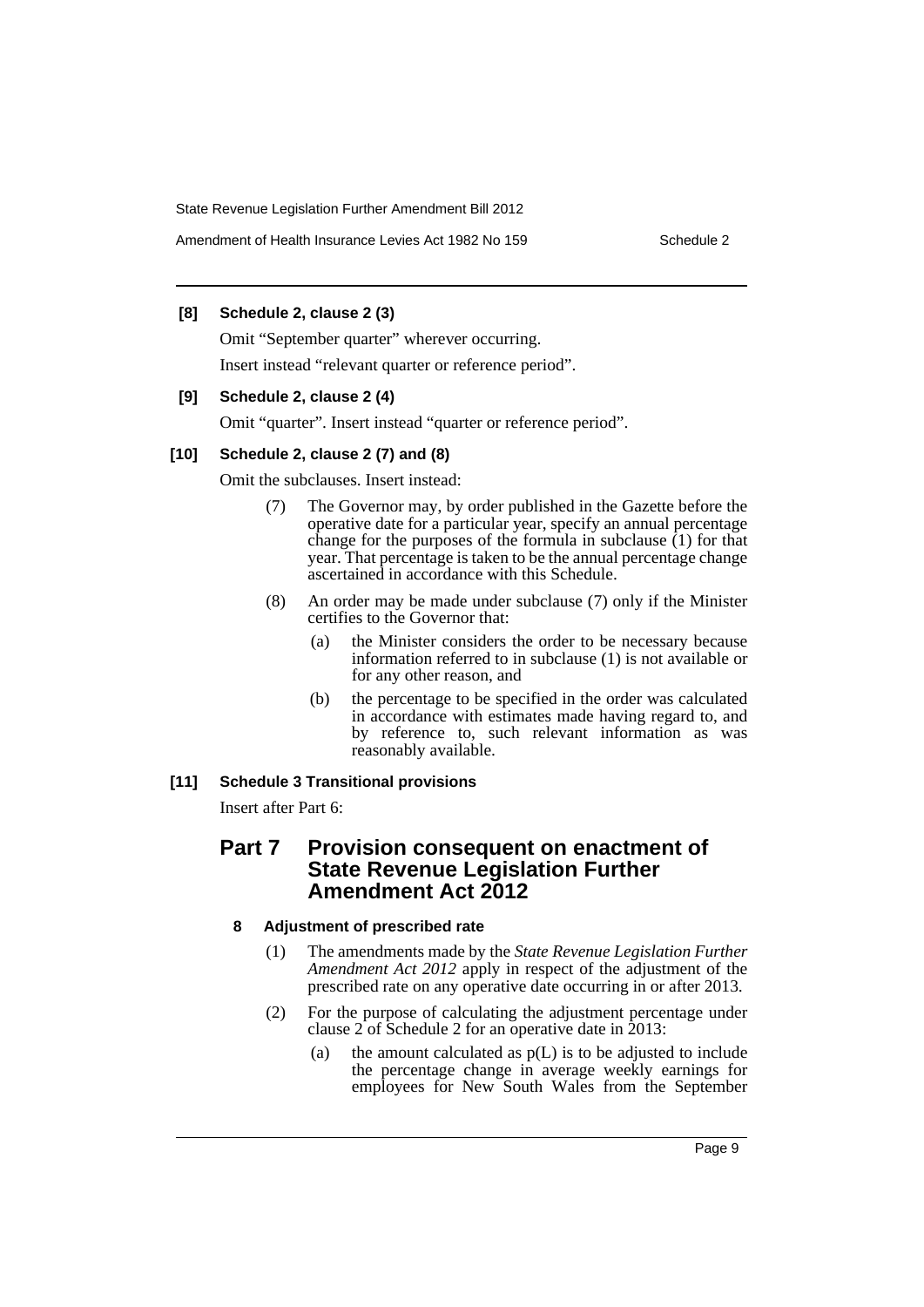Schedule 2 Amendment of Health Insurance Levies Act 1982 No 159

quarter of 2011 to the December quarter of 2011, determined by reference to the group of amounts set out in relation to males, for New South Wales, in the series of Average Weekly Earnings (Original), issued by the Australian Statistician, and

- (b) the amount calculated as p(I) is to be adjusted to include the percentage change in the price of goods and services from the September quarter of 2011 to the December quarter of 2011, determined by reference to the group of numbers set out as index numbers for Sydney in the Consumer Price Index (All Groups Index) issued by the Australian Statistician.
- (3) Clause 2 (4) of Schedule 2 applies in respect of the amounts or numbers referred to in subclause (2) in the same way as it applies to the amounts or numbers referred to in that Schedule.
- (4) This clause does not affect clause 2 (7) or 3 of Schedule 2.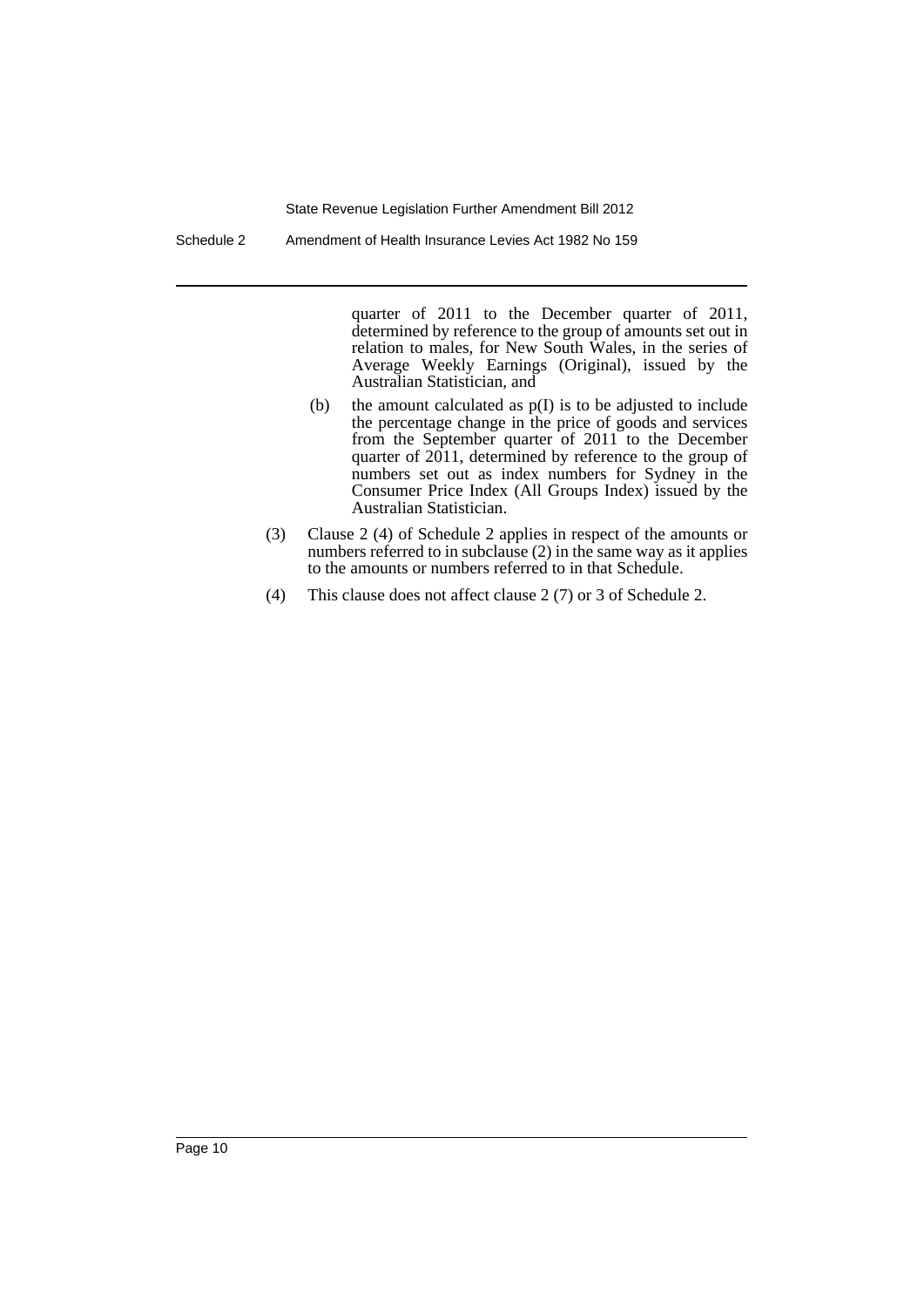Amendment of Regional Relocation (Home Buyers Grant) Act 2011 No 26 Schedule 3

# <span id="page-12-0"></span>**Schedule 3 Amendment of Regional Relocation (Home Buyers Grant) Act 2011 No 26**

#### **[1] Section 3 Definitions**

Omit the definition of *owner* from section 3 (1). Insert instead:

*owner* has the same meaning as it has in the *Land Tax Management Act 1956*.

## **[2] Section 5 Entitlement to grant**

Omit section 5 (3). Insert instead:

- (3) Subsection (2) is subject to the following:
	- (a) if this Act specifies that only one of the applicants has to comply with the relevant requirement, then only one of the applicants has to comply with that requirement,
	- (b) an applicant need not comply with a requirement to the extent that the applicant is exempted from compliance by or under this Act.

## **[3] Section 9 Applicant must purchase a regional home**

Insert ", or that is intended to be the site of," after "land that is the site of" in section  $9(2)(a)$ .

#### **[4] Section 9 (2) (b) and (3)**

Omit "the home" wherever occurring. Insert instead "the land".

## **[5] Section 11 Purchase must be completed**

Omit "the home" from section 11 (2). Insert instead "the land purchased".

#### **[6] Section 12 Home must be ready for occupation on completion**

Omit the section.

#### **[7] Section 13 Maximum value of purchase**

Insert "or, in the case of a purchase of vacant land, \$450,000" after "\$600,000" in section 13 (1).

## **[8] Section 13 (5)**

Insert after section 13 (4):

(5) For the purposes of this section, land is *vacant land* if the land does not have a home on it ready for use and occupation as a place of residence when the purchase is completed.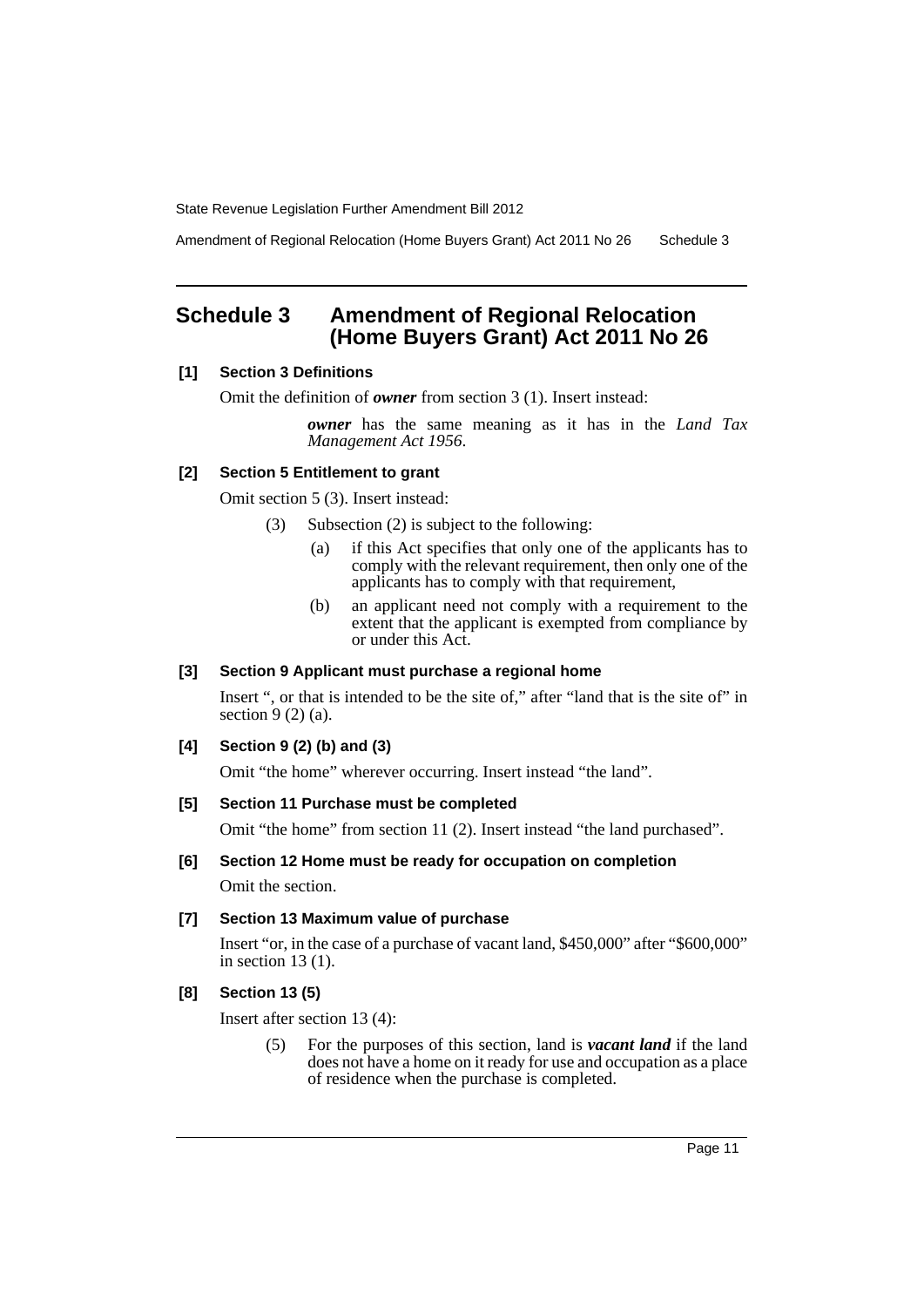Schedule 3 Amendment of Regional Relocation (Home Buyers Grant) Act 2011 No 26

#### **[9] Section 15 Applicant must relocate from metropolitan area**

Omit "the home" from section 15 (3) (b) and (4) wherever occurring. Insert instead "the land".

#### **[10] Section 15 (8)**

Insert after section 15 (7):

(8) For an application made by 2 or more joint applicants, only one of the applicants has to comply with the requirement imposed by this section.

#### **[11] Section 15A**

Insert after section 15:

#### **15A Deadline for construction of new home**

For a purchase of vacant land, the laying of the foundations of the regional home must commence within 26 weeks (or such longer period as the Chief Commissioner may approve) after the purchase is completed.

#### **[12] Section 17A**

Insert after section 17:

#### **17A Purchase of long term lease of regional home can qualify as eligible home relocation**

- (1) The grant or transfer of a long term lease of land that is the site of, or intended to be the site of, a regional home can qualify as a purchase of a regional home for the purposes of this Act.
- (2) For that purpose:
	- (a) the grant or transfer of a long term lease of land to an applicant is taken to be a transfer of the land to that applicant, and
	- (b) the applicant is taken to become an owner of the land, as a result of the transfer, when the applicant acquires a right to occupy the land under the terms of the lease, and
	- (c) any person who has a right to occupy the land under the lease is taken to be an owner of the land (to the exclusion of the lessor).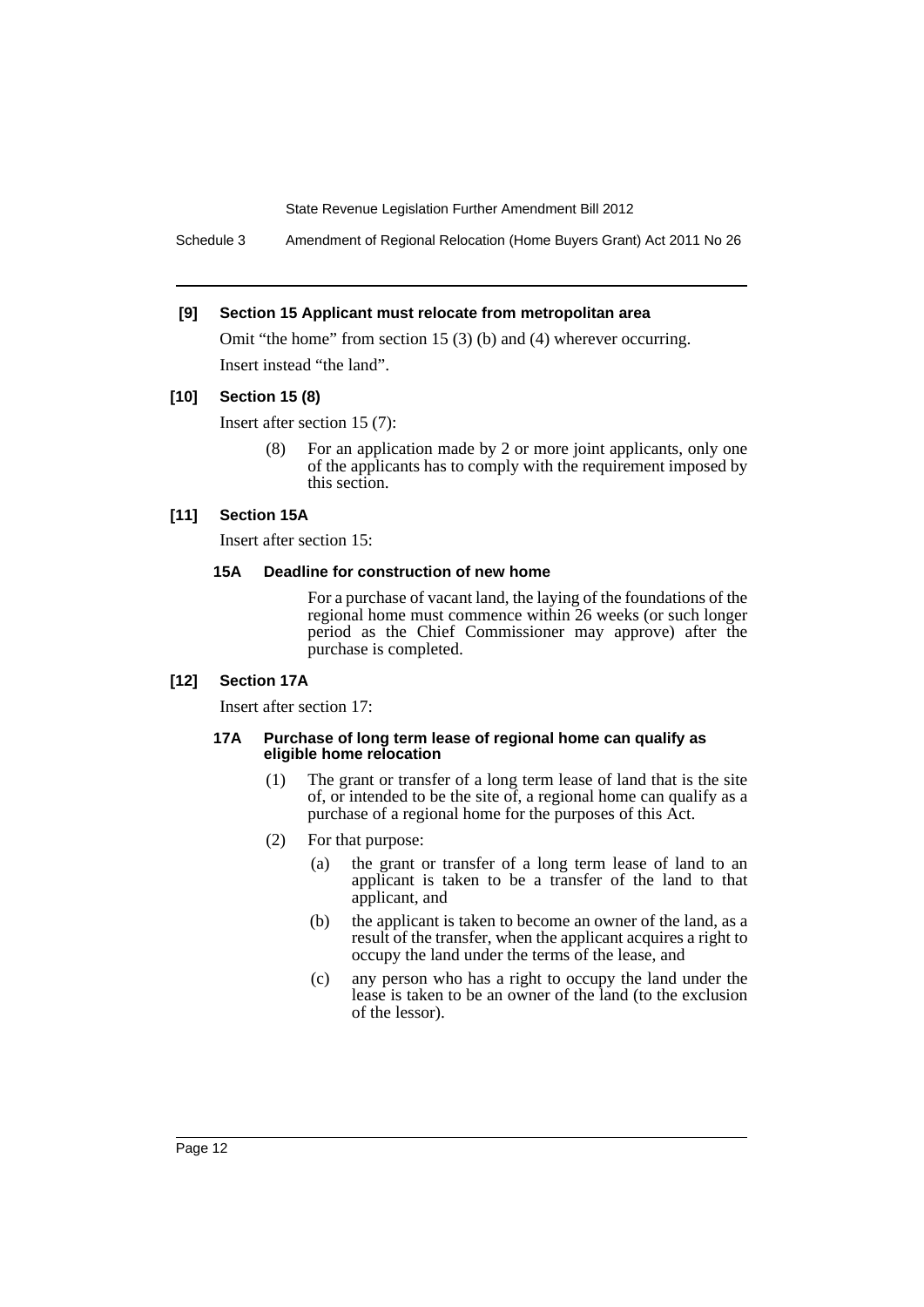Amendment of Regional Relocation (Home Buyers Grant) Act 2011 No 26 Schedule 3

- (3) The purchase is taken to commence:
	- (a) in the case of a grant or transfer of a lease of land made pursuant to an agreement to lease or transfer a lease—on the date the agreement is entered into, or
	- (b) in the case of a grant or transfer of a lease that is made otherwise than pursuant to such an agreement—on the date the grant or transfer is first executed.
- (4) For the purposes of this section, a lease of land is a *long term lease* if and only if the Chief Commissioner is satisfied that the lease gives the lease holder a degree of permanency and security of tenure that is equivalent to an estate in fee simple in the land.
- (5) This section does not affect any other requirements of this Part. **Note.** In particular, the purchase must be for valuable consideration (section 9) and must not exceed the maximum values set by section 13.

#### **[13] Section 24 All interested persons must join in application**

Omit section 24 (2). Insert instead:

- (2) A person is an *interested person* if the person:
	- (a) is an owner of the land purchased that is the site of, or intended to be the site of, the regional home (at the completion of the purchase), and
	- (b) is or was an owner of the land that is the site of the metropolitan home that is disposed of to relocate from a metropolitan area (before the disposal of the home).

#### **[14] Schedule 1 Savings, transitional and other provisions**

Insert before clause 1:

# **Part 1 General**

**[15] Schedule 1, clause 1 (1)**

Insert at the end of the clause:

any Act that amends this Act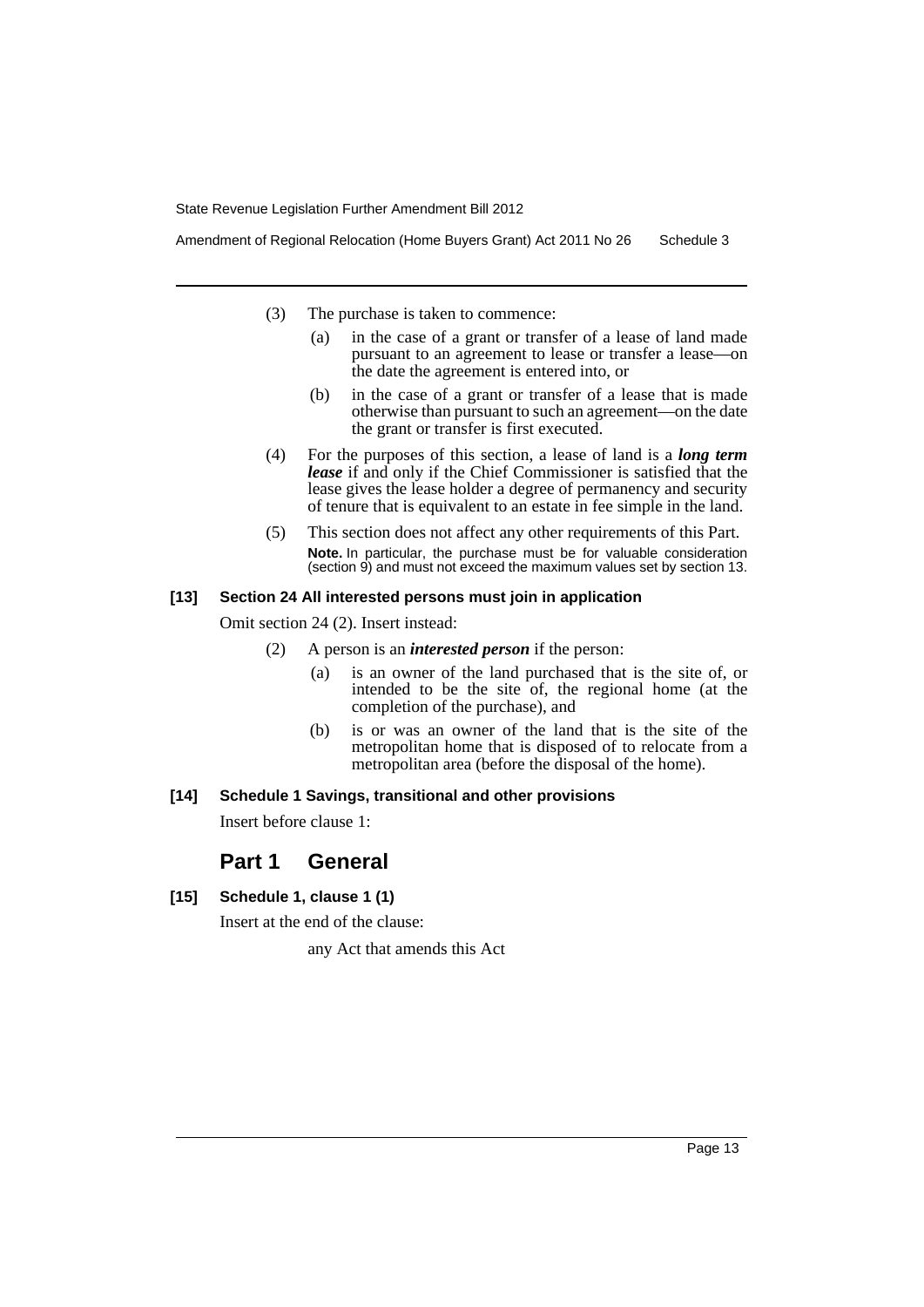Schedule 3 Amendment of Regional Relocation (Home Buyers Grant) Act 2011 No 26

## **[16] Schedule 1, Part 2**

Insert after clause 1:

# **Part 2 State Revenue Legislation Further Amendment Act 2012**

## **2 Application of amendments**

The amendments made to this Act by the *State Revenue Legislation Further Amendment Act 2012* apply in respect of purchases commenced on or after 1 July 2011.

## **3 Long term leases**

The grant or transfer of a lease is not an eligible home relocation under this Act if:

- (a) the grant or transfer is made pursuant to an agreement that replaces an agreement made before 1 July 2011, and
- (b) the replaced agreement is an agreement to lease or transfer a lease of substantially the same land.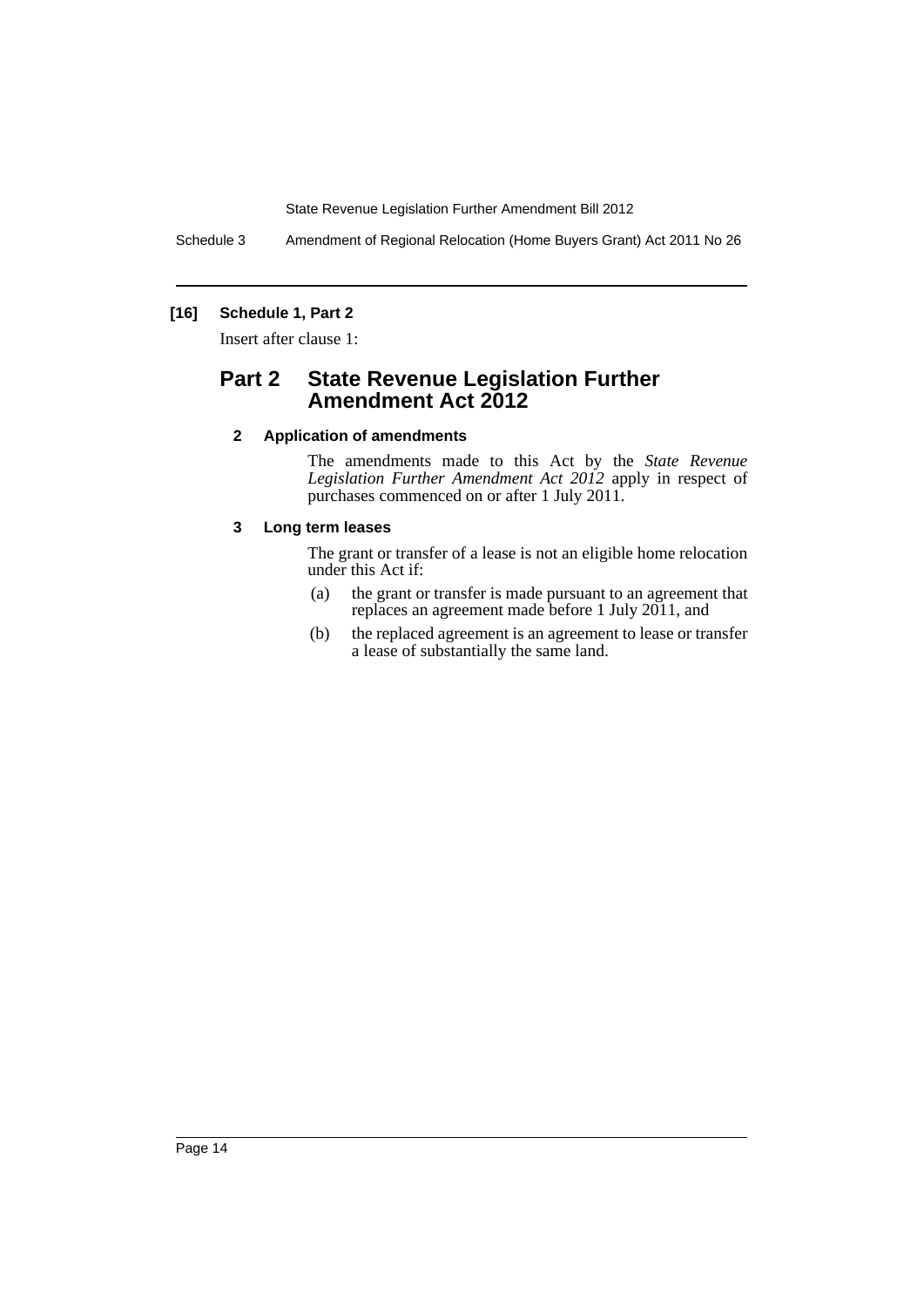Amendment of Taxation Administration Act 1996 No 97 Schedule 4

# <span id="page-16-0"></span>**Schedule 4 Amendment of Taxation Administration Act 1996 No 97**

#### **[1] Section 12 Compromise assessment**

Omit section 12 (1). Insert instead:

- (1) The Chief Commissioner may make an assessment in accordance with this section:
	- (a) if it is difficult or impracticable for the Chief Commissioner to determine a person's tax liability under a taxation law without undue delay or expense because of the complexity or uncertainty of the case or for any other reason, or
	- (b) for the purpose of settling a dispute between the Chief Commissioner and a person concerning the person's tax liability (whether or not a previous assessment has been made).

#### **[2] Section 64 The Commissioner**

Omit "Director, Revenue Advisory Services" from section 64 (2).

Insert instead "Director, Technical and Advisory Services".

#### **[3] Section 82 Permitted disclosures—to particular persons**

Omit ", the chief executive officer of a declared authority (within the meaning of Part 6.4 of the *Public Sector Employment and Management Act 2002*)" from section  $82$  (k) (ix).

#### **[4] Section 82 (k) (xi)**

Omit "Department of Gaming and Racing".

Insert instead "Department of Education and Communities".

## **[5] Section 82 (k) (xia)**

Omit "Department of State and Regional Development".

Insert instead "Department of Trade and Investment, Regional Infrastructure and Services".

## **[6] Section 82 (k) (xii)**

Omit the subparagraph.

#### **[7] Section 82 (k) (xvii)**

Omit "NSW Fire Brigades". Insert instead "Fire and Rescue NSW".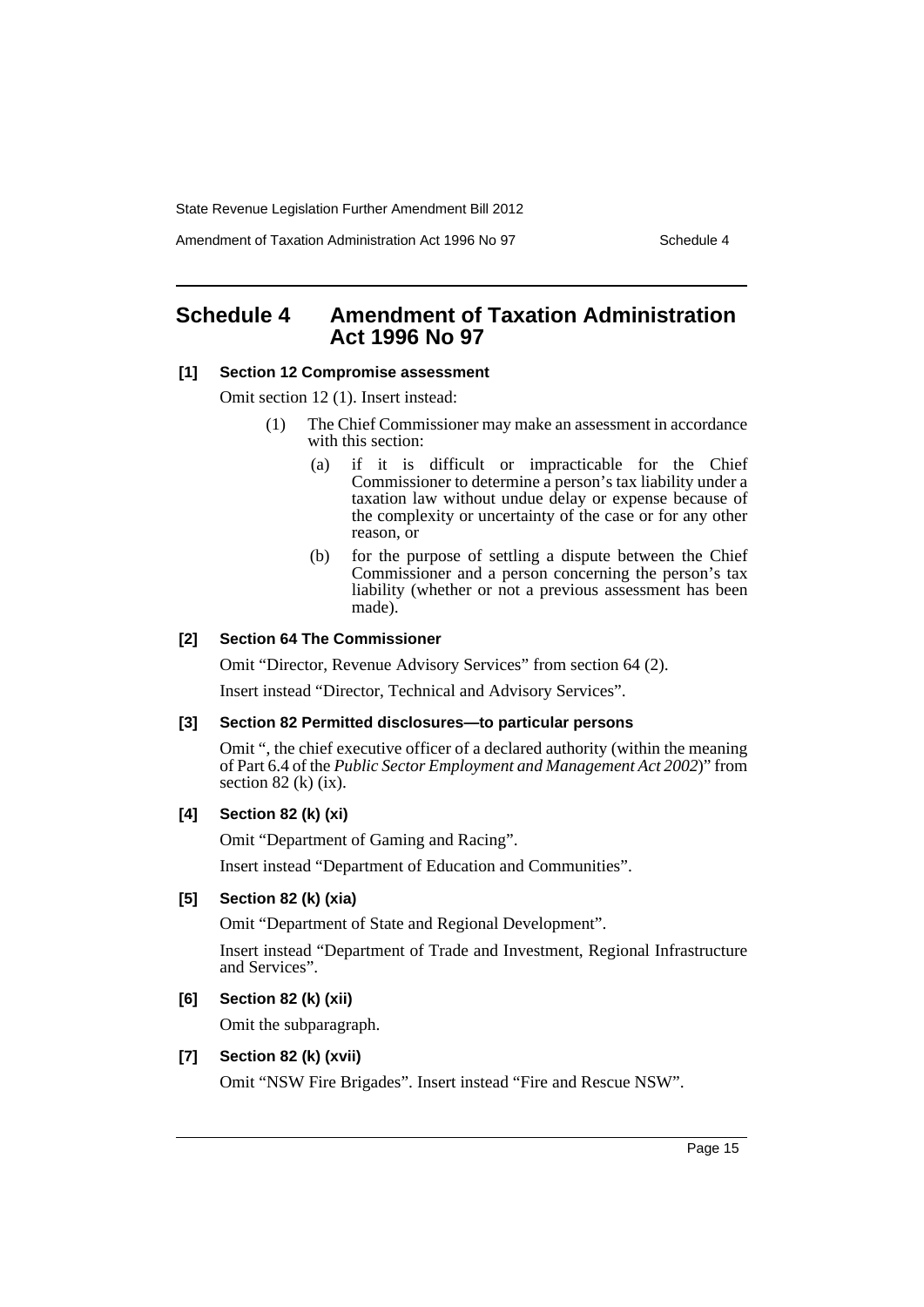Schedule 4 Amendment of Taxation Administration Act 1996 No 97

## **[8] Section 86 Objections**

Insert after section 86 (2) (a):

(ab) a decision not to make an assessment under section 12,

## **[9] Schedule 1 Savings, transitional and other provisions**

Insert at the end of clause 1 (1):

any Act that amends this Act

## **[10] Schedule 1, Part 9**

Insert after Part 8:

# **Part 9 Provisions arising from enactment of State Revenue Legislation Further Amendment Act 2012**

## **38 Compromise assessment**

The amendment made to section 12 by the *State Revenue Legislation Further Amendment Act 2012* extends, and is taken to have always extended, to disputes arising, or a tax liability arising, before the commencement of that amendment.